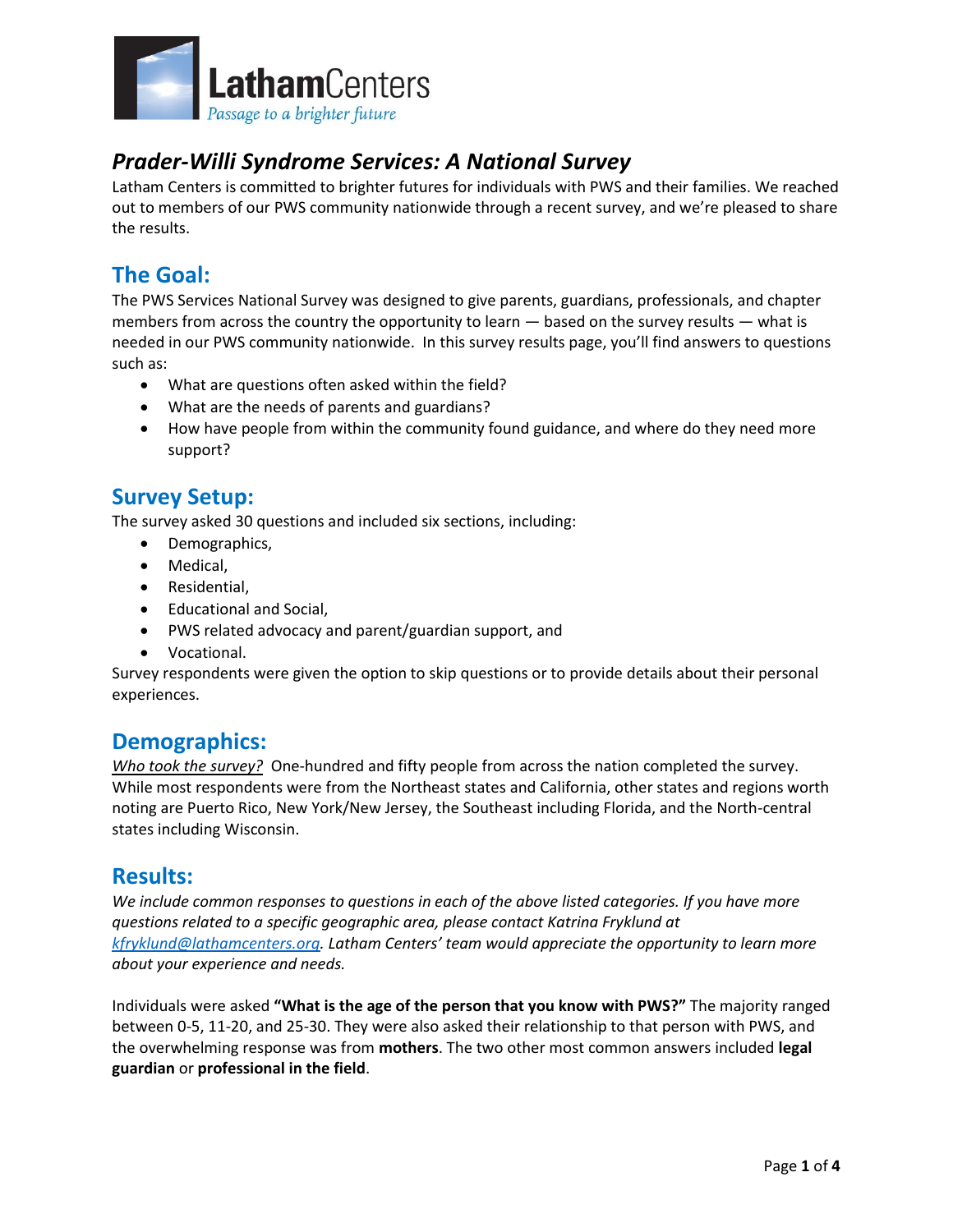

### *Medical and Behavior Management*

- **Helpful Therapists, Endocrinologists, and Medical Professionals included:** 
	- o Children's Hospital of California
	- o Franciscan Medical, Dr. Fatima Watt and Maria Fragala
	- o Independent Consultant, Dr. Jennifer Miller
	- o Independent, Lisa Graziano, MA, LMFT
	- o Latham Centers, Patrice Carroll, LCSW
	- o LOMA LINDA, Dr. June-Anne Gold
	- o Lurie Center, Massachusetts General Hospital
	- o Rady's Children's Hospital (Clinic), Dr. Lynne Bird and Dr. Michael Gottschalk
- **Where respondents have learned helpful coping mechanisms for medical appointments and transitions:**
	- o Facebook Groups and Social Media for PWS: Parental Support
	- o Latham Centers
	- o Literature/Online Searches/Personal Experience
	- o PWS Conferences
	- o PWSA (USA)
	- o PWCF
	- o PWS NE
	- o School based services
- **Behaviors in which parents/guardians need the most guidance include:**
	- o Aggression
	- o Anxiety
	- o Confabulation
	- o Emotional Outbursts/Tantrums
	- o Food seeking
	- o Non-compliance
	- o OCD/Compulsion
	- o Obsessive Tendencies/Repetition
	- o Perseveration
	- o Skin-picking
- **Services are most needed in the following areas:**
	- o Behavior Support/Training
	- o Education to parents/guardians about potential vocational opportunities
	- o Events that are food-safe
	- o Food Issues/Security
	- o Meal Times/Nutrition
	- o Vocational Training for individuals

#### *Residential*

- **Necessary resources that are currently unavailable:**
	- o Housing specific to people who have a PWS diagnosis
	- o Outside community supports and opportunities
- **Residential support is needed to…**
	- $\circ$  Identify well-trained and well-paid support staff for programs geared towards people who have PWS
	- o Identify transitional planning ranging from childhood to adulthood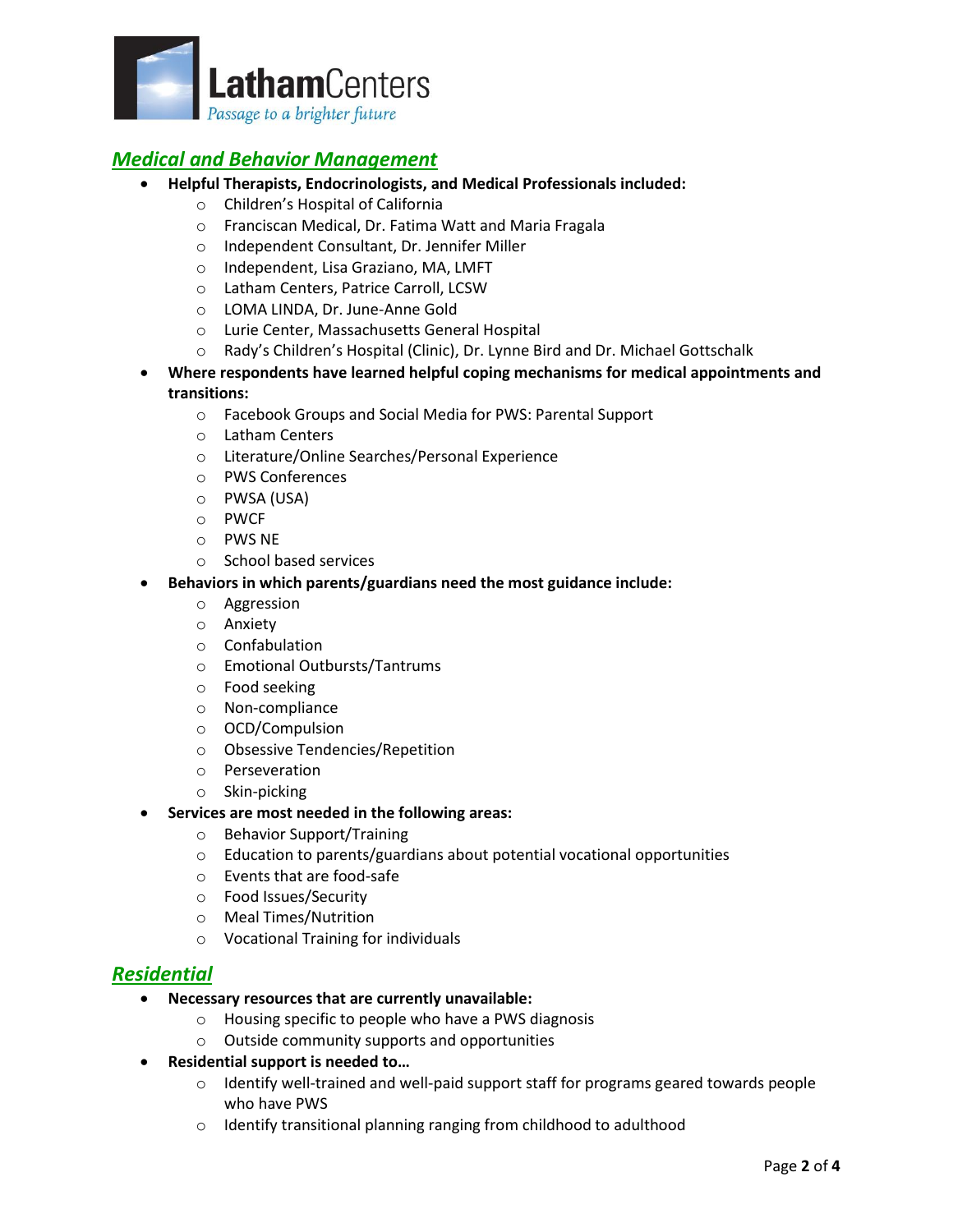

- **Transitional Plans:**
	- $\circ$  Most survey respondents who know someone under the age of 21/22 with PWS have learned about:
		- 18-22 transitional placement
		- Residential placement
		- Son or daughter living at home after graduation from school with at-home supports and day-program
		- Many survey takers who had children within the 1-10 age range had not yet looked into transitional plans
	- $\circ$  Most people who took the survey that know someone over the age of 21/22 with PWS identified:
		- Successful resources:
			- State departments such as DDS (Department of Developmental Services)
			- Visiting residential and day programs to learn program dynamics and enrollment necessities
		- The most successful types of placements:
			- Day Programs *(where parents/guardians are finding the most opportunity)*
			- Residential Housing
			- Volunteer Work Opportunities
			- Paid Work Opportunities *(where parents/guardians are finding the least opportunity)*

#### *Educational and Social*

- **Necessary supports needed by the Educational System include:**
	- $\circ$  An open-mindset to learn from parents and guardians about PWS (many survey takers mentioned how he or she – parent or guardian – becomes the educator)
	- o Education for the staff about a PWS diagnosis
	- o Funding for PWS specific consultation
	- $\circ$  Supportive IEP Teams to build a program in which children with PWS can be successful in non-food secure environments
	- o Understanding the meaning of "food secure"
- **Needed socialization opportunities include:**
	- o Aquatic programs
	- o Athletic programs and classes specific to someone with PWS
	- o In-school events that are food safe
	- o Out-of-school events that are food safe
- **Concerns about finding a peer group:**
	- o Overall, the individuals who took this survey shared a common concern about appropriate peer groups. Some mentioned that the struggle exists because of behaviors as a result of the diagnosis, as well as lacking opportunities. One person said, "The best socialization is with other individuals who have PWS which takes a lot of planning and travel."